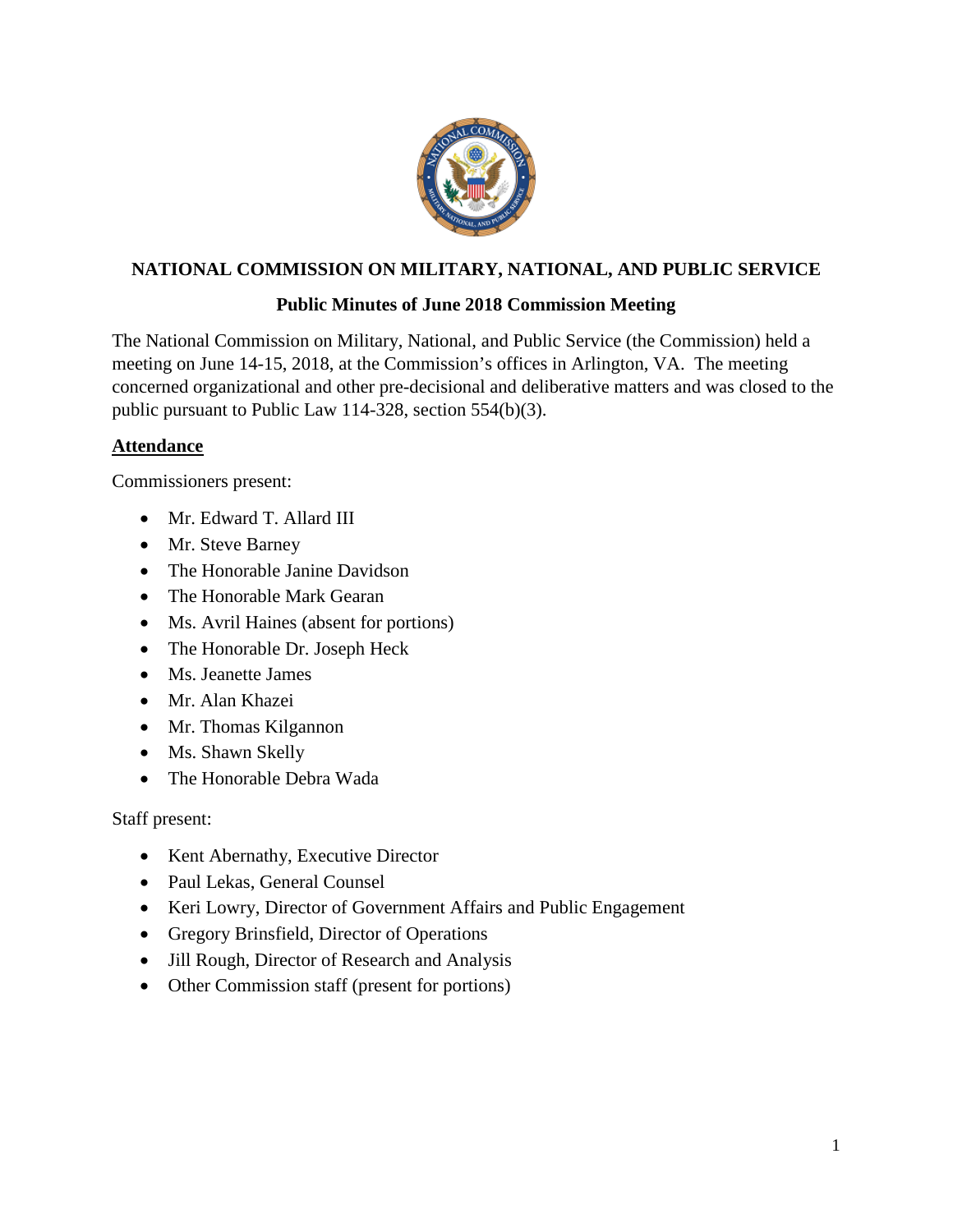# *June 14, 2018*

#### **Business Meeting**

From approximately 0900 to 1100 ET, the Commission held a business meeting. The Chairman moved to close the meeting to the public because pre-decisional and organizational matters would be deliberated. All Commissioners present agreed.

Mr. Abernathy invited the staff's executive team to introduce members of their respective staffs. Each staff member introduced herself or himself to the Commission.

Chairman Heck then moved to approve minutes from the May 2018 Commission meeting. The Commission voted unanimously to approve the May 2018 minutes.

Chairman Heck then briefed the Commission on plans for the remainder of 2018 and for 2019.

Mr. Barney briefed the Commission on the May 17-18, 2018 visit of four Commissioners to Jacksonville, FL. Commissioners attending this trip included Mr. Barney, Ms. Skelly, Mr. Kilgannon, and Vice Chair Wada. Mr. Barney reviewed the various engagements held in Jacksonville, including a meeting with the Jacksonville Business Community; a roundtable with the Citizen Advisory Committee; a discussion with individuals involved in disaster relief; a visit to the Naval Station Mayport; discussions with students and teachers at the Stillwell Middle School; and a meeting with representatives from veterans' service organizations.

Dr. Rough then updated the Commission on research efforts by staff and discussed plans for future research.

Following a lunch break and beginning at 1330, the Commission received an update the status of the deliberations of the Selective Service System (SSS) Work Group, chaired by Vice Chair Wada.

#### **Briefing by the Department of Labor**

From approximately 1100 to 1300 ET, the Commission received a briefing on the Workforce Innovation and Opportunity Act and the Job Corps programs from representatives of the U.S. Department of Labor. An account of this meeting is set forth in a separate memorandum for the record (MFR).

#### **Work Group Deliberations**

From approximately 1415 to 1615 ET, Commissioners met in Work Groups to deliberate issues concerning the matters within the scope of their respective Work Groups. Accounts of these sessions are set forth in internal MFRs.

#### **Business Meeting**

From approximately 1630 to 1720 ET, the Commission held a structured deliberation regarding the definition of service. At the close of this deliberation, Commissioners agreed to revisit the topic and conduct a vote during the June 15, 2018 morning session.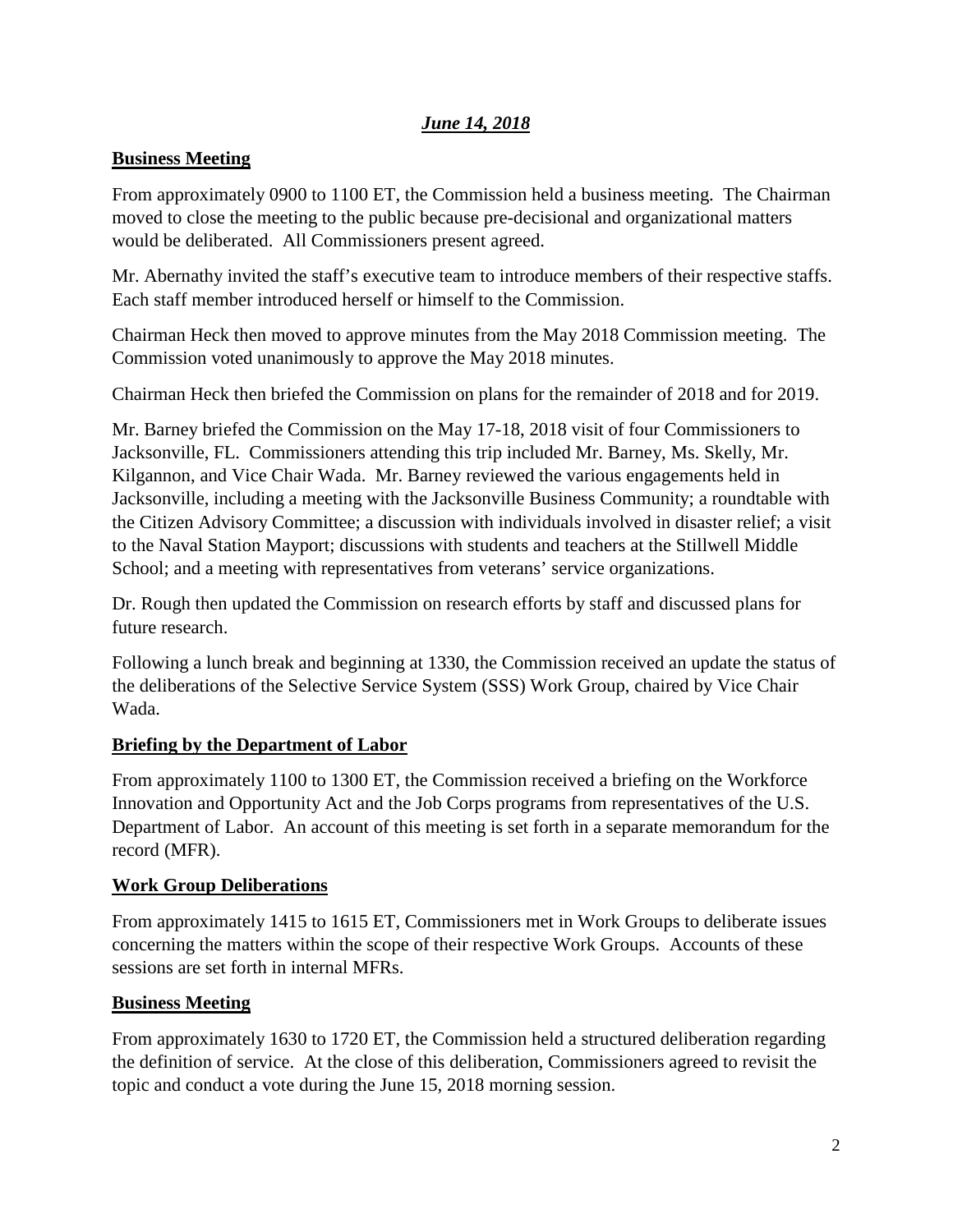## **Work Group Deliberation**

Beginning at approximately 1730 ET, the Ends, Ways, and Means Work Group convened to deliberate. An account of this session is set forth in an internal MFR.

# *June 15, 2018*

## **Work Group Deliberations**

Prior to convening as a full Commission, from approximately 0800 to 0930 ET, Commissioners met in Work Groups to deliberate issues concerning the matters within the scope of their respective Work Groups. Accounts of these sessions are set forth in internal MFRs.

## **Business Meeting:**

The Commission reconvened at 0930 ET and held a business meeting that concluded at approximately 1345 ET.

As a first item of business, the Commission reviewed the definition of "service" generated during deliberations on June 14, 2018:

"A personal commitment of time, energy, and talent to a mission that contributes to the public good by protecting the nation and its citizens, strengthening communities, or promoting the general social welfare."

Chairman Heck moved to vote on the definition of service. The motion was seconded, and all Commissioners voted in favor of the definition.

Thereafter, Chairman Heck introduced Dr. Rough to lead a Commission deliberation about the interim report the Commission intends to prepare for publication in early 2019.

Following discussion about the interim report, Peter Morgan, Deputy Director of Operations, briefed the Commission on records management. Mr. Morgan discussed requirements applicable to different types of documents, including email correspondence. Rachel Rikleen, Deputy General Counsel, then briefed Commissioners on records management obligations and responsibilities.

Mr. Lekas then provided a legal update to the Commission. He informed the Commission about the status of legislation relevant to the Commission which had been included in the Senate's version of the National Defense Authorization Act for FY2019. He also discussed the implementation of Commission regulations, efforts regarding Privacy Act compliance, and legal research projects. Ms. Rikleen then trained the Commissioners and senior staff on Hatch Act compliance.

Ms. Lowry and her staff provided Commissioners with an update on engagement efforts with Congress, federal and state government agencies, various service stakeholders, and the American public.

# **Executive Session**